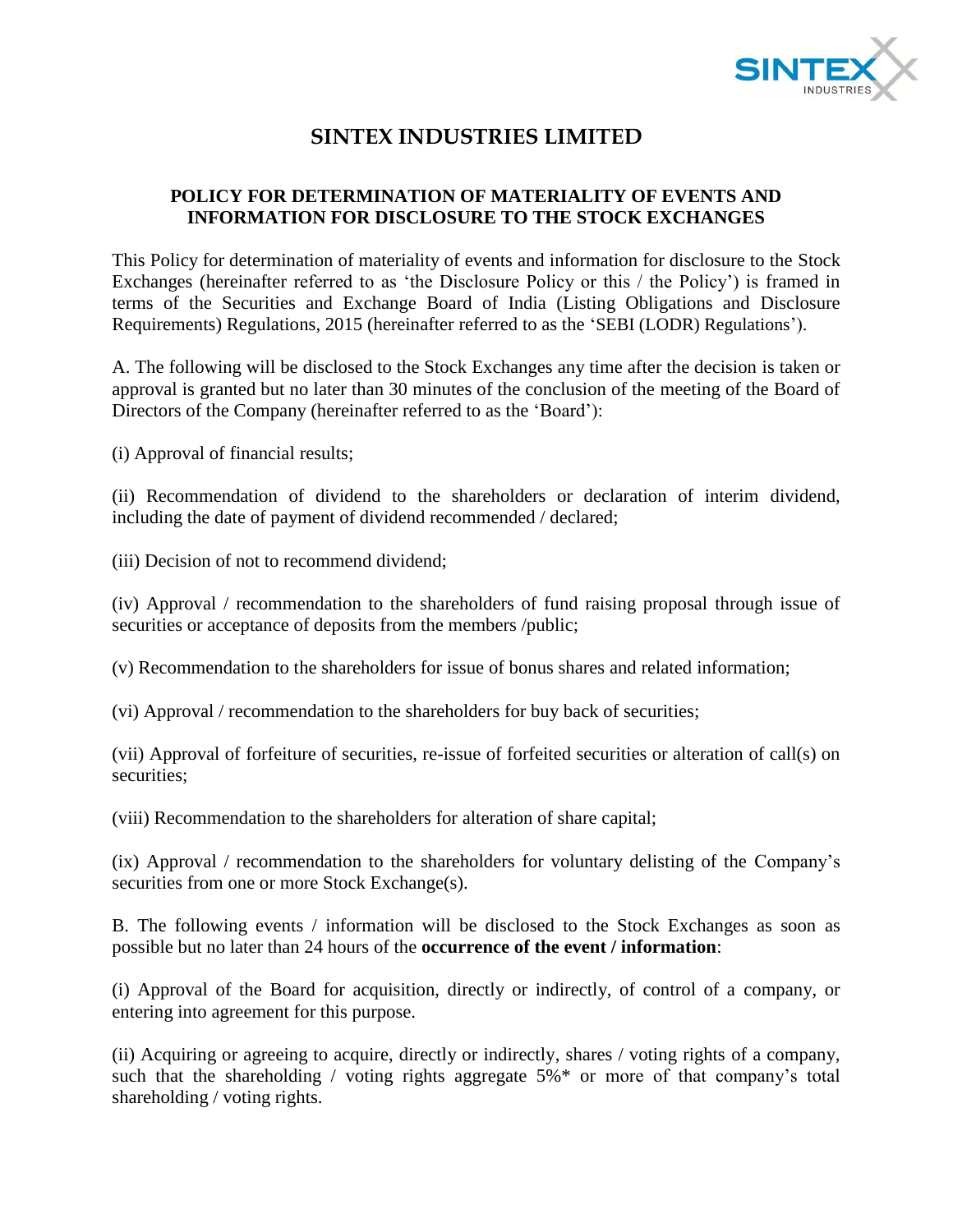

(iii) Changes in shareholding in a company from the last disclosure made to the Stock Exchanges under Clause (ii) above, when such change exceeds  $2\%$  \* of that company's total shareholding / voting rights.

(iv) Recommendation by the Board to the shareholders of a Scheme of Arrangement for amalgamation, merger, demerger or other such restructuring;

(v) Approval of the Board / recommendation by the Board to the shareholders for sale or disposal of a Manufacturing Unit / / Division of the Company or sale or disposal of a Subsidiary of the Company.

(vi) Issue of securities by way of rights, bonus shares or in any other manner, alteration of capital and sub-division or consolidation of shares.

(vii) Forfeiture of securities, re-issue of forfeited securities or alteration of call(s) on securities.

(viii) Redemption of securities of the Company.

(ix) Buyback of securities of the Company.

(x) Recommendation by the Board to the shareholders for alteration in the terms of securities of the Company.

(xi) Imposition of restriction on transferability of securities of the Company by any authority #.

(xii) Change in Directors, Key Managerial Personnel (KMP), Statutory Auditors and Compliance Officer appointed under the Regulations 2015.

(xiia) Resignation of auditors

(xiib) resignation of Independent Directors

(xiii) Notices, call letters, resolutions and circulars sent to and advertisements issued for the information of all shareholders / creditors / debenture holders, or any class thereof.

(xiv) Brief details of General Meeting held.

(xv) Recommendation by the Board to the shareholders for amendment to Memorandum and Articles of Association of the Company.

(xvi) Schedule of analysts or institutional investors' meet organised by the Company and presentations on financial results made by the Company to analysts or institutional investors at such meets.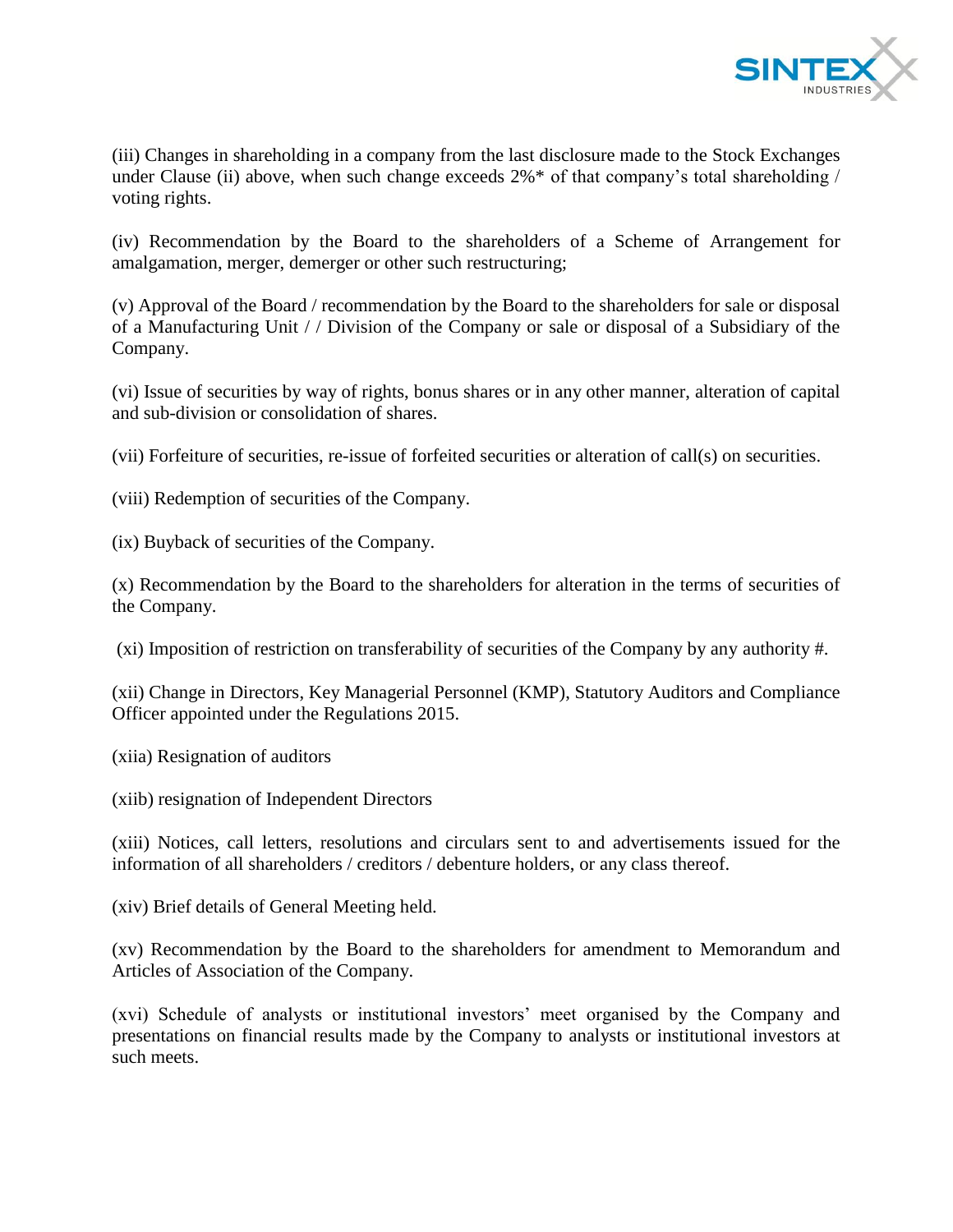

(xvi a) filing events in relation to the corporate insolvency resolution process (CIRP) of the Company under the Insolvency Code:

The Company will ensure that no material information is disclosed selectively to any one or group of research analysts or investors to the disadvantage of other stakeholders. In the unlikely event of any material information being disclosed selectively, inadvertently or otherwise, at a meeting with analysts or at any investor relations conference, such information would be promptly disclosed to the Stock Exchanges.

(xvii) Knowledge of fraud by KMP or by the Company or arrest of KMP #.

(xviii) Occurrence of default by KMP or the Company (and not merely procedural default) #.

(xix) Entering into shareholder agreement or joint venture agreement, to the extent that it impacts management and control of the Company, or entering into agreement with media companies which is binding and not in the normal course of business, including amendment thereto or termination thereof.

(xx) Corporate debt restructuring and one time settlement with banks.

(xxi) Reference to BIFR and winding-up petition filed by any party / creditors #.

(xxii) Rating of securities of the Company by a credit rating agency, including revision, if any.

(xxiii) Approval of the Board for appointment or discontinuation of Share Transfer Agents.

C. The following events / information will be disclosed to the Stock Exchanges as soon as possible but no later than 24 hours of the **occurrence of the event / information,** if the impact of such event / information on the Company exceeds 20% of its gross turnover or 20% of its net worth, whichever is higher, such turnover / networth to be based on the latest audited annual financial statements of the Company:

(i) Commencement or postponement in the date of commencement of commercial production or commercial operations of a Manufacturing Unit / Hotel / Division of the Company.

(ii) Change in the general character or nature of business of the Company through strategic, technical, manufacturing or marketing tie-up with external party.

(iii) Adoption of new line of business or closure of operations of a Manufacturing Unit / Hotel / Division of the Company.

(iv) Capacity addition.

(v) Category or Product launch.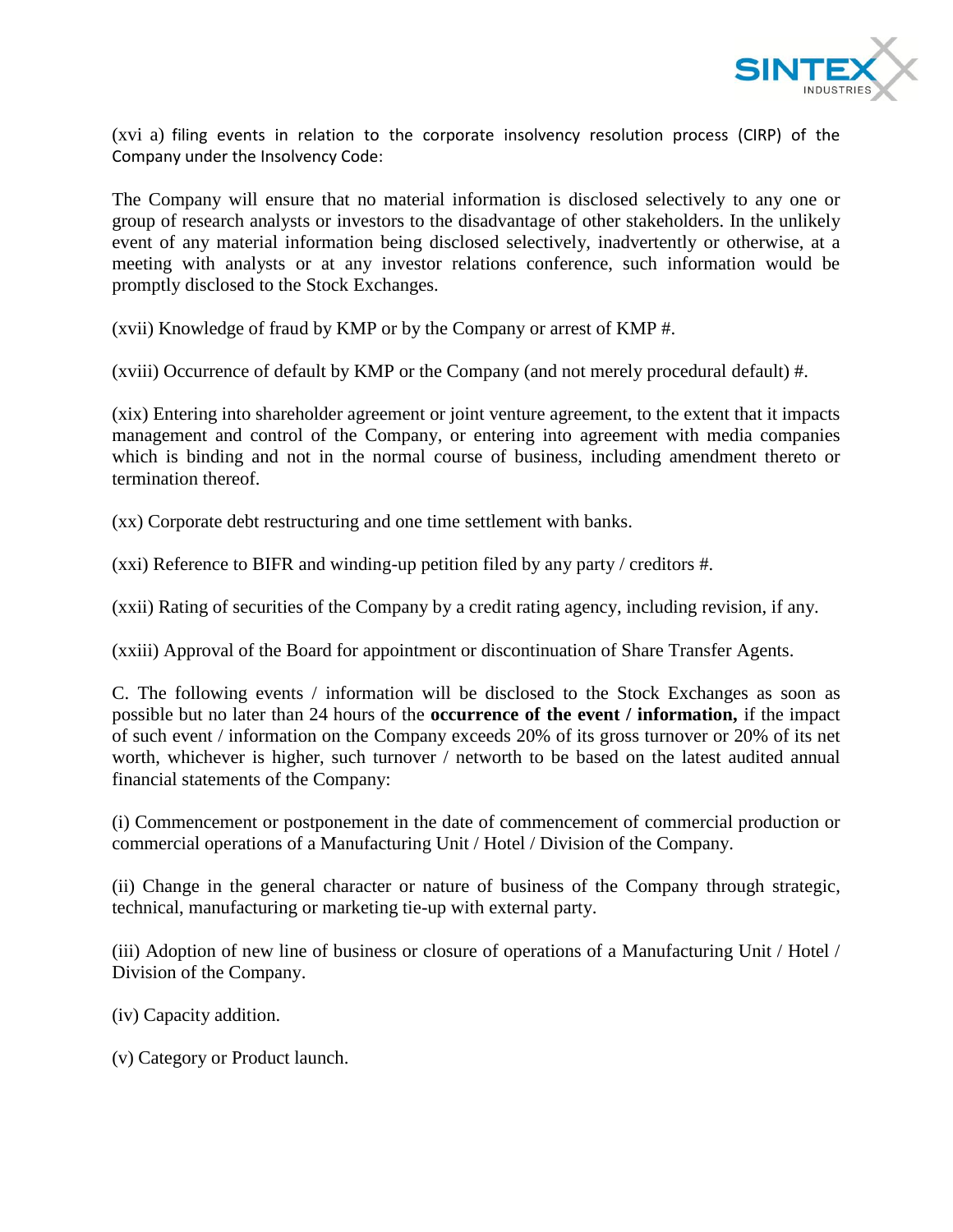

(vi) Disruption of operations of a Manufacturing Unit / Hotel / Division of the Company due to natural calamity (force majeure events) or events such as strikes, lockouts etc. #

(vii) Change in regulatory framework impacting the business of the Company #.

(viii) Litigation / dispute / regulatory action against the Company or its KMP #.

(ix) Knowledge of fraud by Directors or employees, other than KMP, of the Company #.

(x) Occurrence of default by Directors or employees, other than KMP, of the Company (and not merely procedural default) #.

(xi) Recommendation by the Board to the shareholders to a Scheme for grant of Stock Options under the SEBI (Share Based Employee Benefits) Regulations, 2014.

(xii) Details of grant, vesting and exercise of Stock Options under the Company's Employee Stock Option Schemes, where such grant, vesting or exercise exceeds 1% of the paid-up share capital of the Company, based on the latest audited annual financial statements of the Company.

(xiii) Giving of guarantee or indemnity or becoming a surety for a third party.

(xiv) Granting, withdrawal, surrender, cancellation or suspension of key license or regulatory approval #.

(xv) Awarding / receiving orders or contracts not in the normal course of business, including amendment thereto or termination thereof #.

(xvi) Entering into agreement for borrowing money or any other agreement which is binding and not in the normal course of business, including amendment thereto or termination thereof.

(xvii) Any other significant development / event / information that is likely to impact the Company's business, to the extent indicated above.

(xviii) Any other material event / information which is exclusively known to the Company and needs disclosure to enable the shareholders to appraise the Company's position.

In case the materiality threshold indicated above cannot be applied to a particular event / information, the Company will disclose such event / information:

(1) when non-disclosure of the event / information is likely to result in discontinuity or alteration of event / information already available in the public domain, or

(2) If the event / information is material in the opinion of the Board.

Where the Company makes disclosures to the Stock Exchanges under Clause (A), (B) or (C) above, the Company will also disclose material development(s) on the said event / information.